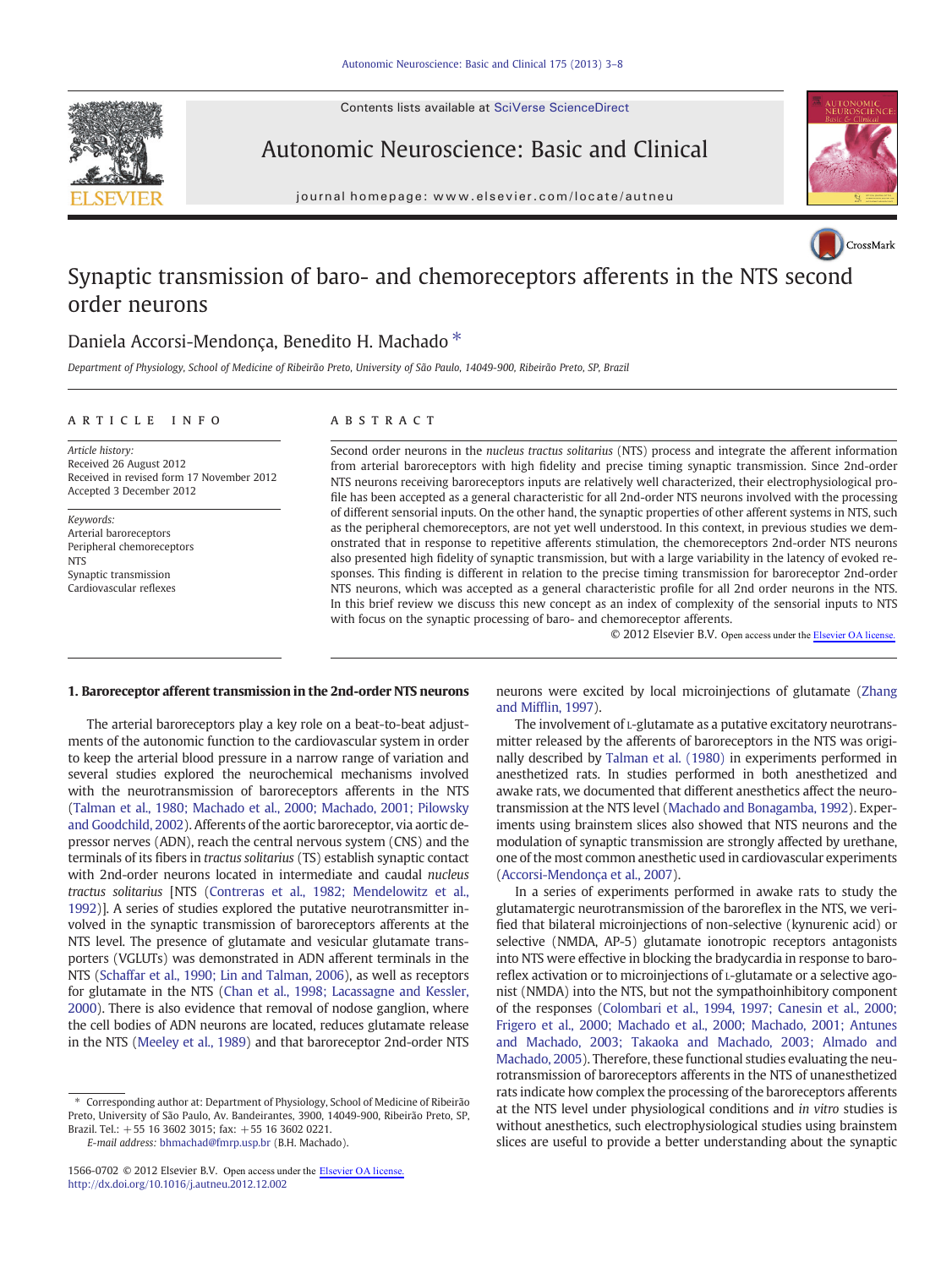transmission of afferents inputs at the NTS level. For these reasons, we are using whole cell patch clamp technique to analyze the synaptic transmission of NTS neurons in brainstem slices.

The glutamate, released by the terminals of TS afferent fibers, evokes post-synaptic excitatory current (TS-eEPSC) in 2nd-order NTS neurons, which was abolished by glutamate ionotropic receptor antagonist, demonstrating that the synaptic transmission between TS fibers and 2nd-order NTS neurons involves the stimulation of post-synaptic non-NMDA and NMDA receptors [\(Andresen and Yang, 1990; Aylwin](#page-4-0) [et al., 1997; Kato and Shigetomi, 2001; Bonham and Chen, 2002;](#page-4-0) [Accorsi-Mendonça et al., 2009\)](#page-4-0). The synaptic neurotransmission of baroreceptors afferents in the NTS also involves the stimulation of metabotropic glutamate receptors in NTS, since repetitive TS stimuli activates pre-synaptic Groups II and III metabotropic glutamate receptors, which decrease the evoked glutamate release, producing a negative feedback of excitatory activity ([Chen et al., 2002](#page-4-0)). In contrast, the Group I metabotropic glutamate receptors, located in post-synaptic neurons, are stimulated after glutamate release, inducing depolarization and increasing the number of action potentials ([Sekizawa and](#page-4-0) [Bonham, 2006\)](#page-4-0). In accordance with studies by [Chen et al. \(2002\)](#page-4-0) and [Sekizawa and Bonham \(2006\)](#page-4-0) the activation of metabotropic glutamate receptors produces an autoregulatory modulation of glutamatergic transmission during baroreflex activation.

The time between the action potential of pre-synaptic terminal and the evoked response in post–synaptic neuron (timing transmission) is considered one of the most critical features of signal processing and integration in neural communication because neurons transmit information not only by their firing rate but also by the temporal organization of their discharge ([Ferster and Spruston, 1995\)](#page-4-0). In relation to the time of synaptic transmission of 2nd-order NTS neurons, [Miles \(1986\)](#page-4-0) proposed a correlation between timing process and complex neuronal network in the NTS. The latency of TS-eEPSCs, corresponding to the time between stimulus and the appearance of synaptic response, was used by [Miles \(1986\)](#page-4-0) to classify NTS neurons receiving mono- or polysynaptic inputs from TS in brainstem slice of guinea pigs. In that study, [Miles](#page-4-0) [\(1986\)](#page-4-0) arbitrarily assumed that NTS neurons receiving direct input from TS presented TS-eEPSCs with low variation in latency  $(< 0.5$  ms) after repetitive stimuli of TS. As a consequence of this arbitrary criterion determined by [Miles \(1986\)](#page-4-0), other studies evaluating the NTS of rats also assumed that TS-eEPSCs with short latencies and low variation was enough to complete characterization of all 2nd-order NTS neurons [\(Rogers et al., 1993; Andresen and Yang, 1995; Chen et al., 1999; Kato](#page-4-0) [and Shigetomi, 2001\)](#page-4-0).

The use of lipophilic tracer to identify the afferents terminals in the NTS allowed the precise identification of 2nd-order NTS neurons. By applying fluorescent tracer around the surface of ADN, it was possible to visualize the NTS neurons receiving baroreceptor labeled afferent fibers in brainstem slices [\(Mendelowitz et al., 1992\)](#page-4-0). In this scenario, it is important to note that [Brophy et al. \(1999\)](#page-4-0) documented the presence of some ADN fibers sensitive to  $pO<sub>2</sub>$  level but not sensitive to increase in the blood pressure. However, other studies suggested that ADN of rats does not contain a functionally significant number of chemoreceptor afferent fibers and consequently these ADN chemosensitive afferent fibers cannot generate a chemoreflex-like response ([Kobayashi et al.,](#page-4-0) [1999; Barros et al., 2002\)](#page-4-0). Therefore, in all our experiments we assumed that NTS 2nd order neurons receiving labeled ADN fibers represent inputs from peripheral baroreceptors.

Using the combination of electrophysiology and fluorescent tracing techniques, [Doyle and Andresen \(2001\)](#page-4-0) demonstrated that anatomically labeled baroreceptor 2nd-order NTS neurons presented short-latency for TS-eEPSCs with small variance [standard deviation of latency (SD of latency)], indicating that the timing precision of baroreceptor afferents transmission. In that study by [Doyle and](#page-4-0) [Andresen \(2001\)](#page-4-0) it was suggested that SD of latency is the most reliable synaptic parameter to indicate monosynaptic contacts and arbitrarily the authors determined that the SD of latency should be

lower than 0.1 ms to identify 2nd-order NTS neurons. However, the value of SD of latency to identify the monosynaptic connection in the NTS was also expanded from 0.1 to 0.2 ms in subsequent studies related to baroreceptor 2nd-order NTS neurons ([Doyle et al., 2002;](#page-4-0) [Bailey et al., 2006](#page-4-0)).

Recently, using the same criterion described by [Doyle and](#page-4-0) [Andresen \(2001\)](#page-4-0) we also verified that anatomically labeled baroreceptor 2nd-order NTS neurons presented a low SD of latency  $( $0.2 \text{ ms}$ )$ under different experimental conditions [\[Accorsi-Mendonça et al.,](#page-4-0) [2011](#page-4-0) (see [Fig. 1](#page-2-0))]. This is an important issue because it validates our experimental approach to properly evaluate the temporal parameter of ADN-NTS 2nd order NTS neurons as previously described by [Doyle](#page-4-0) [and Andresen \(2001\).](#page-4-0) Therefore, afferents from arterial baroreceptors can release glutamate in the synaptic cleft to excite 2nd-order NTS neurons in a temporally precise pattern, as revealed by their low SD of latency of TS-eEPSCs. This precise temporal profile of synaptic currents is probably related to the transmission of afferent information, since the action potentials recorded in baroreceptors 2nd-order NTS neurons in response to ADN stimulation also presented a low variability of latency [\(Scheuer et al., 1996](#page-4-0)).

The activation of aortic baroreceptors, during each systole, triggers synchronized action potentials in the aortic depressor nerve, which are also synchronized with evoked currents in baroreceptor 2nd-order NTS neurons (see [Fig. 2](#page-3-0)). Hence, the successive evoked glutamate release with low variability of latency, by TS fibers during each systolic activation of arterial baroreceptors, determine a direct relationship between pulsatile arterial pressure, ADN afferent inputs, synaptic transmission in the NTS and reflex modulation of sympathetic and parasympathetic outflows to the cardiovascular system. This functional organization remarkably provides a uniform and direct high-fidelity afferent transmission during baroreceptor afferent activation, which is consistent with a system that in rats works in a very efficient manner in order to keep the arterial blood pressure within a quite narrow range of variation.

#### 2. Chemoreceptor afferent transmission in the 2nd-order NTS neuron

Although the low SD of latency of TS-eEPSCs has been demonstrated as a temporal profile of baroreceptor 2nd-order NTS neurons, this synaptic characteristic may not be the same for other NTS neurons receiving inputs from a different peripheral sensorial system. In spite of this possibility, several previous studies about NTS neurons and neurotransmission of autonomic reflexes suggested that other afferent inputs, such as the peripheral chemoreceptors afferents, also presented a low SD of latency in NTS 2nd-order neurons, similar to baroreceptors afferents ([Kline](#page-4-0) et al., 2007, 2010; Zhang and Miffl[in, 2007; Andresen and Peters, 2008\)](#page-4-0).

Since our laboratory is deeply involved with the neurotransmission of peripheral chemoreceptor afferents in the NTS, in a series of previous experiments, we carefully characterized the temporal profile of chemoreceptor 2nd-order NTS neurons in order to understand the synaptic processing of this complex neuronal network under normal and mainly under hypoxic conditions, when its activation is essential for the animal's survival.

The glomus cells, located in the carotid body (CB), are the most important  $pO<sub>2</sub>$  sensitive group of cells and are in close contact with peripheral chemoreceptors afferents in the carotid sinus nerve [\(McDonald, 1983](#page-4-0)). However, other structures composed by cells morphologically similar to glomus cells named paraganglia have been described in head, neck, thorax and abdomen but not in the carotid bifurcation of rodents [\(McDonald and Blewett, 1981; Powley et al.,](#page-4-0) [1983; Domeij et al., 1987; Dahlqvist et al., 1991; Berthoud et al.,](#page-4-0) [1995\)](#page-4-0). In our experiments we are convinced that the recorded chemoreceptor 2nd-order NTS neurons received only the afferent fibers from CB but not from paraganglia because we applied fluorescent tracer (1,1′-dioctadecyl-3,3,3′,3′-tetramethylindocarbocyanine perchlorate) around carotid body (CB), a region where the paraganglia cells are not present. Few days later, using brainstem slices and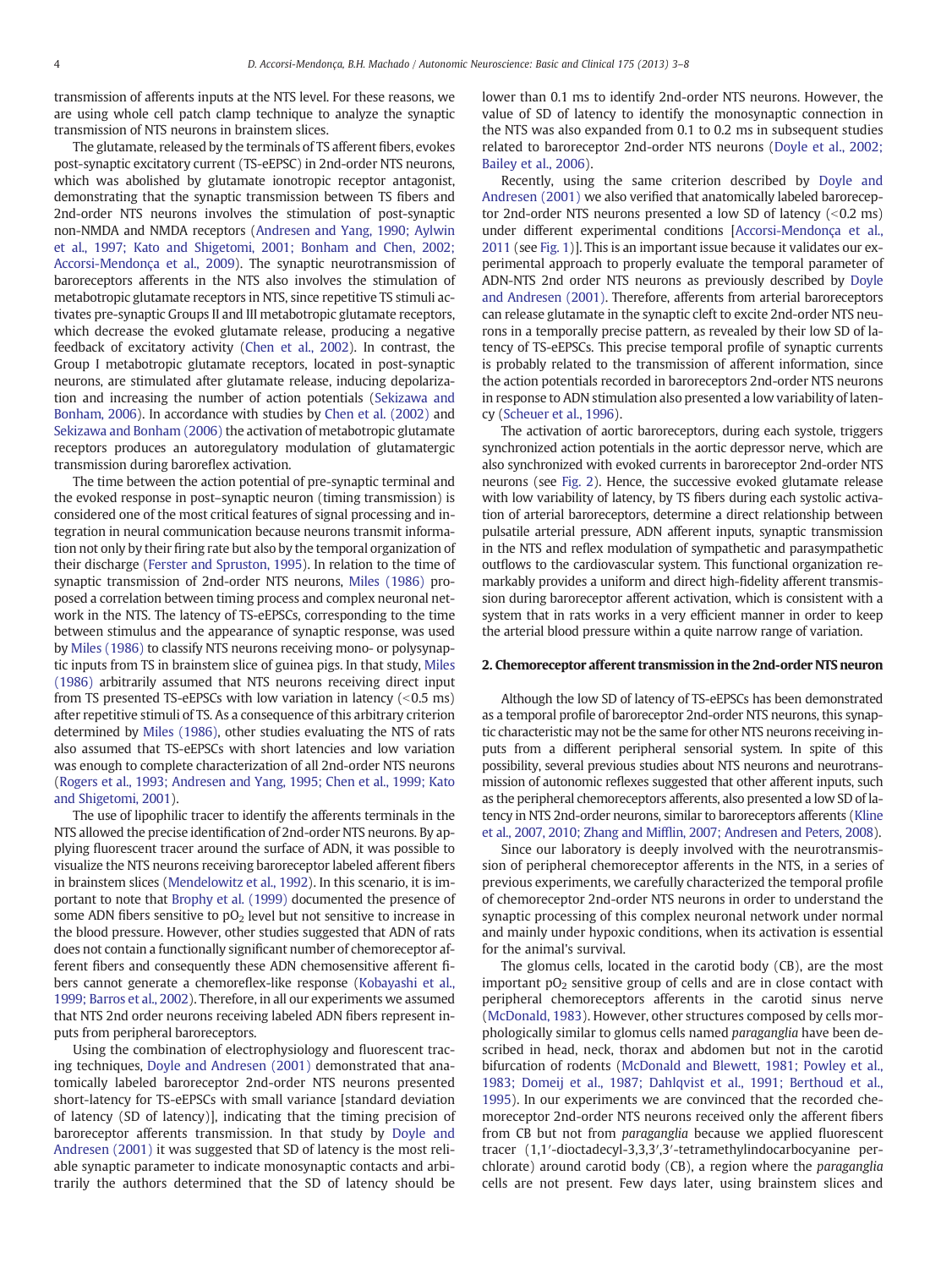<span id="page-2-0"></span>

Fig. 1. Baro- and chemoreceptor afferent transmission in the 2nd-order NTS neurons. Schematic illustration showing the TS fibers entering in the NTS and the baro- and chemoreceptor synapses between peripheral afferents and 2nd-order NTS neuron. Panel A: three consecutive TS-eEPSCs recorded in baroreceptor 2nd-order NTS neuron. Note that all TS-eEPSCs (gray arrows) begins with similar latency (green lines); **Panel B:** three consecutive TS-eEPSCs recorded in chemoreceptor 2nd-order NTS neuron. Note that TS-eEPSCs (grey arrows) begins with large variability in latency (red lines) and the presence of polysynaptic responses (asterisks). ADN= aortic depressor nerve; CB=carotid body.

fluorescence microscopy, we visualized and recorded the electrophysiological properties of NTS neurons receiving labeled CB inputs. In spite of similar amplitude, the TS-eEPSCs of chemoreflex 2nd-order NTS neurons presented higher latency ( $4 \pm 0.2$  vs  $3.3 \pm 0.3$  ms) and higher SD of latency  $(0.49 \pm 0.03 \text{ vs } 0.19 \pm 0.02 \text{ ms})$  when compared with baroreceptors 2nd-order NTS neurons [\(Accorsi-Mendonça et al., 2011\)](#page-4-0). This difference in the temporal parameters demonstrates that chemoreceptor 2nd-order NTS neurons do not present a timing precision of evoked neurotransmission as that described for baroreceptor 2nd-order NTS. It is also important to note that chemoreceptor 2nd-order NTS neurons frequently present asynchronous currents in TS-eEPSCs, which are not observed in baroreceptor 2nd-order neurons [[\(Accorsi-Mendonça et](#page-4-0) [al., 2011](#page-4-0)) see Fig. 1]. These asynchronous currents are probably related to multiple synaptic contacts established by TS afferent fibers and different chemoreceptor 2nd-order NTS neurons. Probably these multiple peaks do not affect the latency of chemoreceptor 2nd-order NTS neurons, since when we were able to discriminate both primary (early) and secondary (late) currents in TS-eEPSCs, the variability of latency of primary asynchronous current for chemoreceptors 2nd-order neurons was also higher than the baroreceptor 2nd-order NTS neurons [\(Accorsi-Mendonça et al., 2011\)](#page-4-0). Similar to baroreceptor afferents, L-glutamate also seems to play a key role in the neurotransmission of the chemoreceptors afferents in 2nd-order NTS neurons, since the application of DNQx, a glutamatergic ionotropic receptors antagonist, blocked the evoked current in chemoreceptor 2nd-order NTS neurons in brainstem slices [\(Accorsi-Mendonça et al., 2011](#page-4-0)).

The peripheral chemoreceptors afferents establish synaptic contact with a large variety of 2nd-order NTS neurons, which send projections to several other nuclei in the brainstem, pons, hypothalamus and cortex

in order to provide autonomic, respiratory and behavioral adjustments, which are critical for individual self-protection during hypoxic stress [\(Fig. 2\)](#page-3-0). There is anatomical and functional evidence that NTS neurons sending direct projections to the ventral lateral medulla (VLM) are involved with the sympathoexcitatory as well as in the respiratory components of the chemoreflex ([Ross et al., 1985; Urbanski and Sapru,](#page-4-0) [1988; Koshiya et al., 1993; Granata, 1994; Aicher et al., 1996; Moraes](#page-4-0) [et al., 2012\)](#page-4-0). In this context, we evaluated whether or not NTS 2nd-order neurons receiving afferents from CB and sending projections to the VLM also presented a high variability of latency of TS-eEPSCs, as observed in chemoreflex 2nd-order NTS neurons without the identification of their target projections. Two different fluorescent tracers were used to label afferent fibers from CB, with the application of DiI (Molecular Probes, USA) around the CB and the neuronal projection from NTS to ventral lateral medulla with the microinjection of GreenRetro Beads into the RVLM (LumaFluor, USA) a few days prior to the electrophysiological experiments using brainstem slices. With these approaches we cannot assure whether or not these neurons retrogradely labeled in the NTS are those related to the pathways of the sympathoexcitatory or the respiratory responses to chemoreflex activation, but there is no doubt that these 2nd-order NTS neurons are sending projections to the VLM and probably are integral to the chemoreflex pathways.

In double-labeled NTS neurons (chemoreceptor 2nd-order NTS neurons sending projections to VLM) the latency and SD of latency of evoked glutamatergic response were comparable to those observed in chemoreceptor 2nd-order NTS neurons, demonstrating that the two subpopulations of chemoreflex NTS neurons analyzed in our studies (NTS neurons receiving inputs from CB and NTS neurons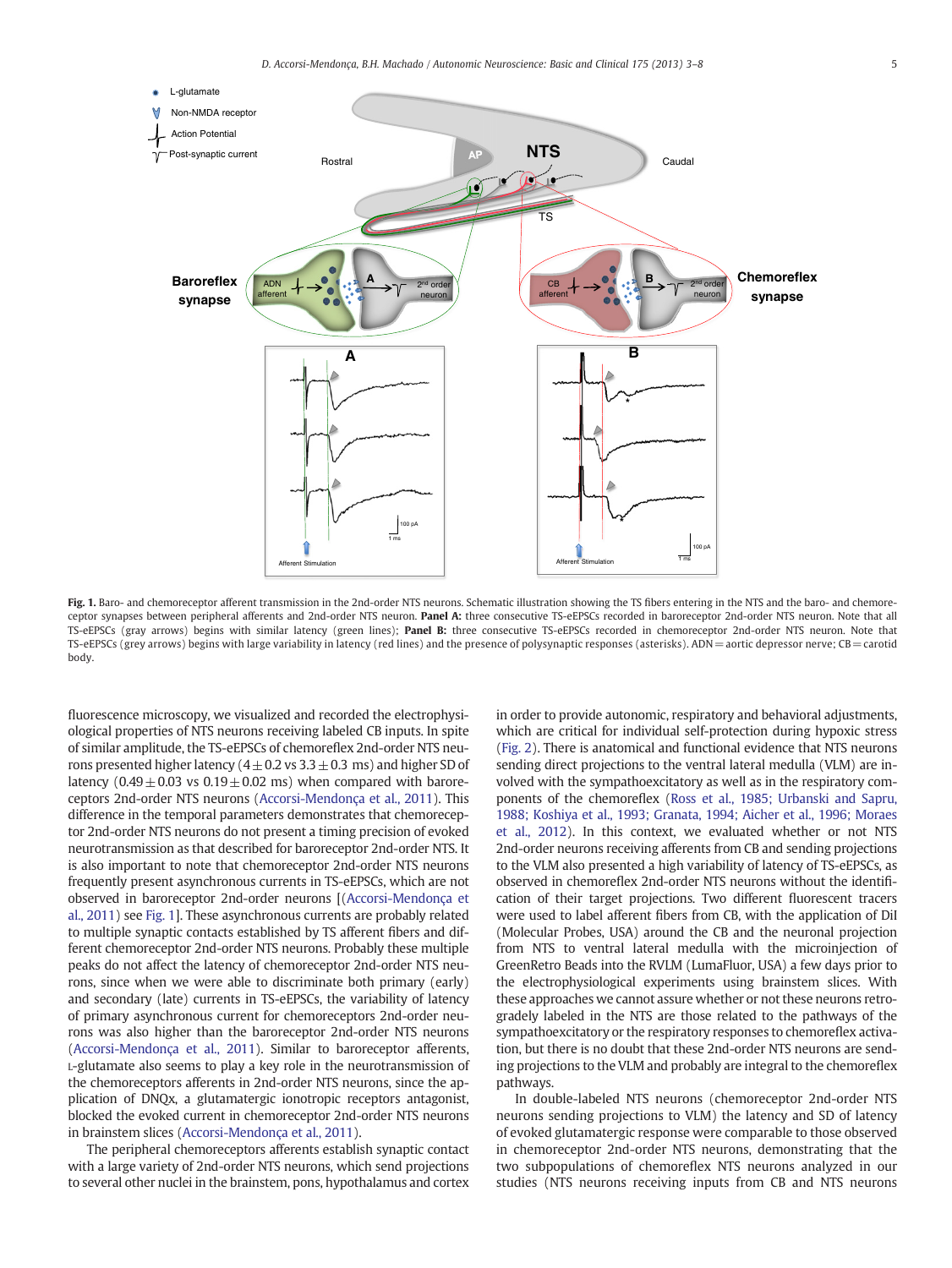<span id="page-3-0"></span>

Fig. 2. Activation of baro- and chemoreceptors afferents and their synaptic connections in the NTS. Panel A1: schematic illustration showing a relationship between arterial pulse pressure, ADN activity and TS-eEPSCs of baroreceptor 2nd-order NTS neuron. Note that during each systolic increase in arterial pressure there is a simultaneously increase in the ADN activity and the appearance of evoked response in the 2nd-order NTS neuron. Panel A2: schematic illustration showing the afferents of ADN in the NTS and its connections with nuclei involved with the generation of sympathetic and parasympathetic activities. Panel B1: schematic illustration showing the relationship between arterial pO<sub>2</sub>, CB nerve activity and TS-eEPSCs of chemoreceptor 2nd-order NTS neuron. Note that during normal pO2 (normoxia condition), there is no CB activity or evoked current in 2nd-order NTS neuron. A decrease in the arterial pO<sub>2</sub> (hypoxia condition) produces an increase in the CB nerve activity and the appearance of evoked responses in the 2nd-order NTS neuron. Panel B2: schematic illustration showing the afferents of CB nerve in the NTS and its connections with nuclei involved with the generation of sympathetic, parasympathetic and respiratory activities. ADN: aortic depressor nerve; NG: nodose ganglion; NA: nucleus ambiguus; CVLM: caudal ventral lateral medulla; RVLM: rostral ventral lateral medulla; CB: carotid body; PG: petrosal ganglion; PVN: paraventricular nucleus of the hypothalamus; PB: parabrachial nucleus; RTn: retrotrapezoid nucleus; A5: A5 area; Pre-Böt/Böt: Pre-Bötzinger–Bötzinger complex.

receiving inputs from CB and sending projections to VLM) present higher temporal variability of excitatory transmission compared to baroreceptor 2nd-order NTS neurons. In order to make a consistent comparison between baro- and chemoreceptors afferents in the NTS, in the case of arterial baroreceptors we evaluated the 2nd-order NTS neurons receiving inputs from the ADN and sending projections to the caudal ventrolateral medulla [\(Accorsi-Mendonça et al., 2011](#page-4-0)), since a retrograde tracer was previously microinjected into the CVLM.

We then explored the synaptic parameters involved in the higher latency and SD of latency observed in chemoreceptor 2nd-order NTS neurons. It has been described that in hippocampal neurons monosynaptically connected, the latency of evoked response is determined by pre-synaptic release probability [(Pr), [\(Boudkkazi et al., 2007\)](#page-4-0)]. Based upon this concept, we compared the Pr values of baro- and chemoreceptors afferents in the NTS. Experiments to estimate the Pr demonstrated that chemoreceptor afferents presented a significantly higher Pr (0.77 $\pm$ 0.02, n=5) compared to baroreceptor afferents  $(0.56 \pm 0.07, n= 8)$ , suggesting that Pr, an intrinsic property of fibers, may determine the temporal profile observed in chemoreceptor 2nd-order NTS neurons [\(Accorsi-Mendonça et al., 2011](#page-4-0)). Moreover, we cannot rule out the possibility that other synaptic factors may also contribute to the observed temporal differences between chemo- and baroreceptor 2nd-order NTS neurons. In this context the following possibilities must be considered: a) that chemoreceptor 2nd-order neurons present synaptic contact not only at the cell body,

but also along the dendritic tree producing a longer latency and higher SD of latency, reflecting the differential activation of distal and proximal or somatic synapses; b) baroreceptors afferents are composed by different types of neuronal fibers: myelinated and unmyelinated [A and C fibers, respectively ([Fazan et al., 1997\)](#page-4-0)]. The baroreceptor afferents (A and C fibers) are differently activated by the frequency and intensity of stimulus and both evoke glutamatergic currents in 2nd-order NTS neurons with distinct latencies [\(Fan and](#page-4-0) [Andresen, 1998; Bailey et al., 2002\)](#page-4-0). However, there is no available information about the currents evoked by chemoreceptors A and C fibers in 2nd-order NTS neurons. We can also speculate that stimulation of baro- or chemoreceptors afferents may activate different groups and ratio of A and C fibers, which may contribute for the observed differences in the timing of synaptic processing at 2nd-order NTS neurons.

#### 3. Functional implications of distinct timing processing and perspectives

The finding that chemoreceptor 2nd-order NTS neurons present different timing processing after afferent stimulation contributes to our better understanding about the mechanisms of visceral and sensorial transmission in the brainstem, since it demonstrates that the synaptic activity described to baroreceptor 2nd-order NTS neurons is not a general characteristic for all 2nd-order NTS neurons. These differences in between baro- and chemoreceptors 2nd-order NTS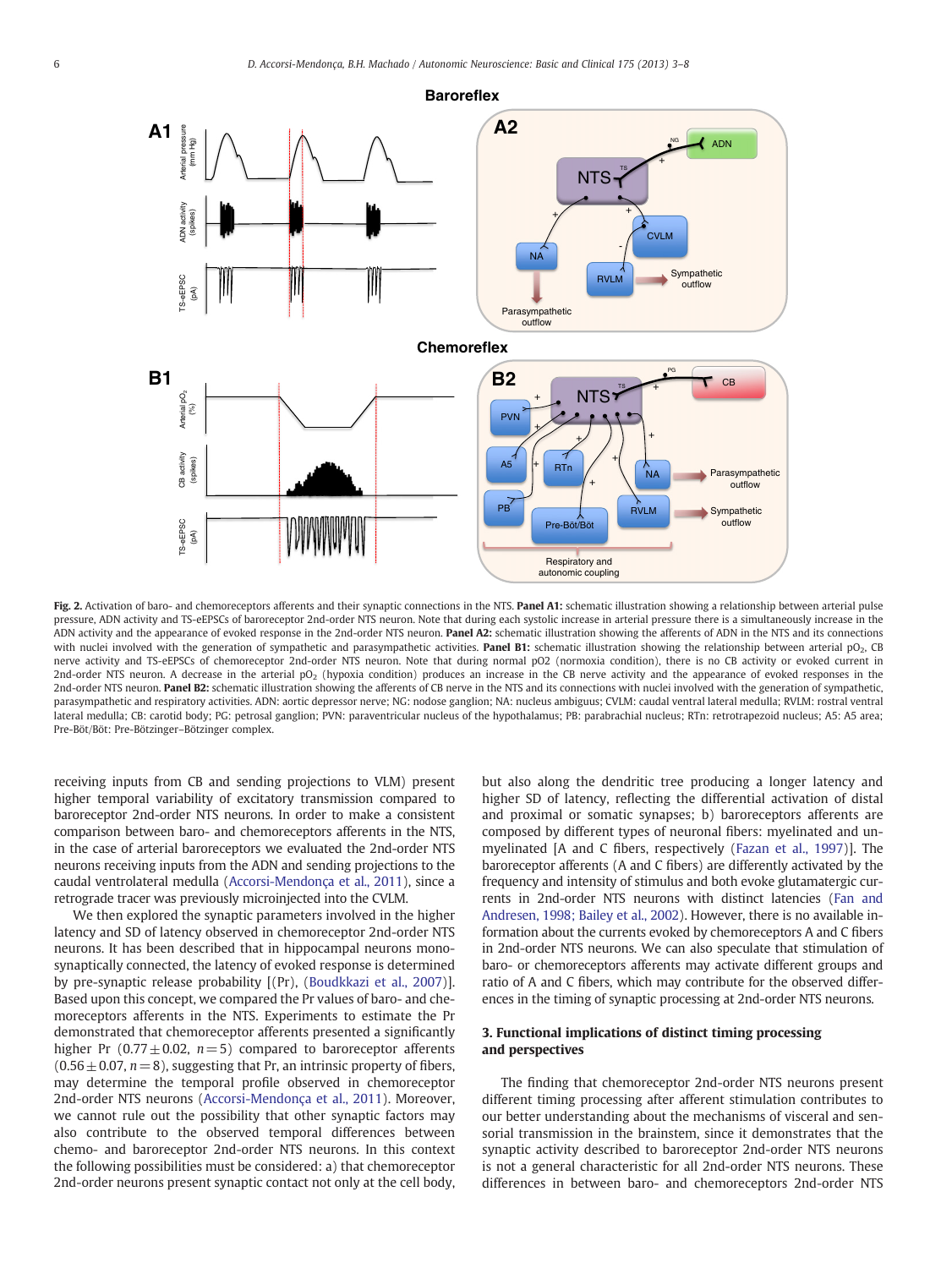<span id="page-4-0"></span>neurons may reflect an intrinsic heterogeneity of these sensory afferents, and the understanding of the synaptic mechanisms generating this variability will provide fundamental information about the central processing of these two important cardiovascular and respiratory reflexes in normal as well as in pathophysiological conditions such as obstructive sleep apnoea and hypertension, in which the synaptic mechanisms of both reflexes at the NTS level are deeply altered.

#### References

- Accorsi-Mendonça, D., Leão, R.M., Aguiar, J.F., Varanda, W.A., Machado, B.H., 2007. Urethane inhibits the GABAergic neurotransmission in the nucleus of the solitary tract of rat brain stem slices. Am. J. Physiol. Regul. Integr. Comp. Physiol. 292 (1), R396–R402.
- Accorsi-Mendonça, D., Bonagamba, L.G., Leão, R.M., Machado, B.H., 2009. Are L-glutamate and ATP cotransmitters of the peripheral chemoreflex in the rat nucleus tractus solitarius? Exp. Physiol. 94 (1), 38–45.
- Accorsi-Mendonça, D., Castania, J.A., Bonagamba, L.G., Machado, B.H., Leão, R.M., 2011. Synaptic profile of nucleus tractus solitarius neurons involved with the peripheral chemoreflex pathways. Neuroscience 197, 107–120.
- Aicher, S.A., Saravay, R.H., Cravo, S., Jeske, I., Morrison, S.F., Reis, D.J., Milner, T.A., 1996. Monosynaptic projections from the nucleus tractus solitarii to C1 adrenergic neurons in the rostral ventrolateral medulla: comparison with input from the caudal
- ventrolateral medulla. J. Comp. Neurol. 373 (1), 62–75. Almado, C.E., Machado, B.H., 2005. Respiratory and autonomic responses to microinjection of NMDA and AMPA into the commissural subnucleus of the NTS of awake rats. Brain Res. 1063 (1), 59–68.
- Andresen, M.C., Peters, J.H., 2008. Comparison of baroreceptive to other afferent synaptic transmission to the medial solitary tract nucleus. Am. J. Physiol. Heart Circ. Physiol. 295 (5), H2032–H2042.
- Andresen, M.C., Yang, M.Y., 1990. Non-NMDA receptors mediate sensory afferent synaptic transmission in medial nucleus tractus solitarius. Am. J. Physiol. 259 (4 Pt 2), H1307–H1311.
- Andresen, M.C., Yang, M., 1995. Dynamics of sensory afferent synaptic transmission in aortic baroreceptor regions on nucleus tractus solitarius. J. Neurophysiol. 74 (4), 1518–1528.
- Antunes, V.R., Machado, B.H., 2003. Antagonism of glutamatergic metabotropic receptors in the NTS of awake rats does not affect the gain of the baroreflex. Auton. Neurosci. 103 (1–2), 65–71.
- Aylwin, M.L., Horowitz, J.M., Bonham, A.C., 1997. NMDA receptors contribute to primary visceral afferent transmission in the nucleus of the solitary tract. J. Neurophysiol. 77 (5), 2539–2548.
- Bailey, T.W., Jin, Y.H., Doyle, M.W., Andresen, M.C., 2002. Vanilloid-sensitive afferents activate neurons with prominent A-type potassium currents in nucleus tractus solitarius. J. Neurosci. 22 (18), 8230–8237.
- Bailey, T.W., Hermes, S.M., Andresen, M.C., Aicher, S.A., 2006. Cranial visceral afferent pathways through the nucleus of the solitary tract to caudal ventrolateral medulla or paraventricular hypothalamus: target-specific synaptic reliability and convergence patterns. J. Neurosci. 26 (46), 11893–11902.
- Barros, R.C., Bonagamba, L.G., Okamoto-Canesin, R., de Oliveira, M., Branco, L.G., Machado, B.H., 2002. Cardiovascular responses to chemoreflex activation with potassium cyanide or hypoxic hypoxia in awake rats. Auton. Neurosci. 97 (2), 110–115.
- Berthoud, H.R., Kressel, M., Neuhuber, W.L., 1995. Vagal afferent innervation of rat abdominal paraganglia as revealed by anterograde DiI-tracing and confocal microscopy. Acta Anat. (Basel) 152 (2), 127–132.
- Bonham, A.C., Chen, C.Y., 2002. Glutamatergic neural transmission in the nucleus tractus solitarius: N-methyl-D-aspartate receptors. Clin. Exp. Pharmacol. Physiol. 29 (5–6), 497–502.
- Boudkkazi, S., Carlier, E., Ankri, N., Caillard, O., Giraud, P., Fronzaroli-Molinieres, L., Debanne, D., 2007. Release-dependent variations in synaptic latency: a putative code for short- and long-term synaptic dynamics. Neuron 56 (6), 1048–1060.
- Brophy, S., Ford, T.W., Carey, M., Jones, J.F., 1999. Activity of aortic chemoreceptors in the anaesthetized rat. J. Physiol. 514 (Pt 3), 821–828.
- Canesin, R.O., Bonagamba, L.G., Machado, B.H., 2000. Bradycardic and hypotensive responses to microinjection of L-glutamate into the lateral aspect of the commissural NTS are blocked by an NMDA receptor antagonist. Brain Res. 852 (1), 68–75.
- Chan, J.Y., Yang, S.M., Chan, S.H., 1998. Mediation by N-methyl-D-aspartate and non-Nmethyl-D-aspartate receptors in the expression of Fos protein at the nucleus tractus solitarii in response to baroreceptor activation in the rat. Neuroscience 83 (1), 93–105.
- Chen, C.Y., Horowitz, J.M., Bonham, A.C., 1999. A presynaptic mechanism contributes to depression of autonomic signal transmission in NTS. Am. J. Physiol. 277 (4 Pt 2), H1350–H1360.
- Chen, C.Y., Ling, E.H., Horowitz, J.M., Bonham, A.C., 2002. Synaptic transmission in nucleus tractus solitarius is depressed by Group II and III but not Group I presynaptic metabotropic glutamate receptors in rats. J. Physiol. 538 (Pt 3), 773–786.
- Colombari, E., Bonagamba, L.G., Machado, B.H., 1994. Mechanisms of pressor and bradycardic responses to L-glutamate microinjected into the NTS of conscious rats. Am. J. Physiol. 266 (3 Pt 2), R730–R738.
- Colombari, E., Bonagamba, L.G., Machado, B.H., 1997. NMDA receptor antagonist blocks the bradycardic but not the pressor response to L-glutamate microinjected into the nucleus tractus solitarius (NTS) of unanesthetized rats. Brain Res. 749 (2), 209–213.
- Contreras, R.J., Beckstead, R.M., Norgren, R., 1982. The central projections of the trigeminal, facial, glossopharyngeal and vagus nerves: an autoradiographic study in the rat. J. Auton. Nerv. Syst. 6 (3), 303–322.
- Dahlqvist, A., Pequignot, J.M., Hellström, S., 1991. Laryngeal nerve paraganglia of the rat are morphologically and biochemically unchanged by long-term hypercapnia. Neurosci. Lett. 134 (1), 25–28.
- Domeij, S., Carlsöö, B., Dahlqvist, A., Hellström, S., 1987. Paraganglia of the superior laryngeal nerve of the rat. Acta Anat. (Basel) 130 (3), 219–223.
- Doyle, M.W., Andresen, M.C., 2001. Reliability of monosynaptic sensory transmission in brain stem neurons in vitro. J. Neurophysiol. 85 (5), 2213–2223.
- Doyle, M.W., Bailey, T.W., Jin, Y.H., Andresen, M.C., 2002. Vanilloid receptors presynaptically modulate cranial visceral afferent synaptic transmission in nucleus tractus solitarius. J. Neurosci. 22 (18), 8222–8229.
- Fan, W., Andresen, M.C., 1998. Differential frequency-dependent reflex integration of myelinated and nonmyelinated rat aortic baroreceptors. Am. J. Physiol. 275 (2 Pt 2), H632–H640.
- Fazan, V.P., Salgado, H.C., Barreira, A.A., 1997. A descriptive and quantitative light and electron microscopy study of the aortic depressor nerve in normotensive rats. Hypertension 30 (3 Pt 2), 693–698.
- Ferster, D., Spruston, N., 1995. Cracking the neuronal code. Science 270 (5237), 756–757.
- Frigero, M., Bonagamba, L.G., Machado, B.H., 2000. The gain of the baroreflex bradycardia is reduced by microinjection of NMDA receptor antagonists into the nucleus tractus solitarii of awake rats. J. Auton. Nerv. Syst. 79 (1), 28–33.
- Granata, A.R., 1994. Rostral ventrolateral medulla descending neurons excited by nucleus tractus solitarii inputs. Brain Res. 648 (2), 299–305.
- Kato, F., Shigetomi, E., 2001. Distinct modulation of evoked and spontaneous EPSCs by purinoceptors in the nucleus tractus solitarii of the rat. J. Physiol. 530 (Pt 3), 469–486.
- Kline, D.D., Ramirez-Navarro, A., Kunze, D.L., 2007. Adaptive depression in synaptic transmission in the nucleus of the solitary tract after in vivo chronic intermittent hypoxia: evidence for homeostatic plasticity. J. Neurosci. 27 (17), 4663–4673.
- Kline, D.D., King, T.L., Austgen, J.R., Heesch, C.M., Hasser, E.M., 2010. Sensory afferent and hypoxia-mediated activation of nucleus tractus solitarius neurons that project to the rostral ventrolateral medulla. Neuroscience 167 (2), 510–527.
- Kobayashi, M., Cheng, Z.B., Tanaka, K., Nosaka, S., 1999. Is the aortic depressor nerve involved in arterial chemoreflexes in rats? J. Auton. Nerv. Syst. 78 (1), 38–48.
- Koshiya, N., Huangfu, D., Guyenet, P.G., 1993. Ventrolateral medulla and sympathetic chemoreflex in the rat. Brain Res. 609 (1–2), 174–184.
- Lacassagne, O., Kessler, J.P., 2000. Cellular and subcellular distribution of the amino-3 hydroxy-5-methyl-4-isoxazole propionate receptor subunit GluR2 in the rat dorsal vagal complex. Neuroscience 99 (3), 557–563.
- Lin, L.H., Talman, W.T., 2006. Vesicular glutamate transporters and neuronal nitric oxide synthase colocalize in aortic depressor afferent neurons. J. Chem. Neuroanat. 32 (1), 54–64.
- Machado, B.H., 2001. Neurotransmission of the cardiovascular reflexes in the nucleus tractus solitarii of awake rats. Ann. N. Y. Acad. Sci. 940, 179–196.
- Machado, B.H., Bonagamba, L.G., 1992. Microinjection of L-glutamate into the nucleus tractus solitarii increases arterial pressure in conscious rats. Brain Res. 576 (1), 131–138.
- Machado, B.H., Castania, J.A., Bonagamba, L.G., Salgado, H.C., 2000. Neurotransmission of autonomic components of aortic baroreceptor afferents in the NTS of awake rats. Am. J. Physiol. Heart Circ. Physiol. 279 (1), H67–H75.
- McDonald, D.M., 1983. Morphology of the rat carotid sinus nerve. I. Course, connections, dimensions and ultrastructure. J. Neurocytol. 12 (3), 345–372.
- McDonald, D.M., Blewett, R.W., 1981. Location and size of carotid body-like organs (paraganglia) revealed in rats by the permeability of blood vessels to Evans blue dye. J. Neurocytol. 10 (4), 607–643.
- Meeley, M.P., Underwood, M.D., Talman, W.T., Reis, D.J., 1989. Content and in vitro release of endogenous amino acids in the area of the nucleus of the solitary tract of the rat. J. Neurochem. 53 (6), 1807–1817.
- Mendelowitz, D., Yang, M., Andresen, M.C., Kunze, D.L., 1992. Localization and retention in vitro of fluorescently labeled aortic baroreceptor terminals on neurons from the nucleus tractus solitarius. Brain Res. 581 (2), 339–343.
- Miles, R., 1986. Frequency dependence of synaptic transmission in nucleus of the solitary tract in vitro. J. Neurophysiol. 55 (5), 1076–1090.
- Moraes, D.J., Zoccal, D.B., Machado, B.H., 2012. Sympathoexcitation during chemoreflex active expiration is mediated by L-glutamate in the RVLM/Botzinger complex of rats. J. Neurophysiol. 108 (2), 610–623.
- Pilowsky, P.M., Goodchild, A.K., 2002. Baroreceptor reflex pathways and neurotransmitters: 10 years on. J. Hypertens. 20 (9), 1675–1688.
- Powley, T.L., Prechtl, J.C., Fox, E.A., Berthoud, H.R., 1983. Anatomical considerations for surgery of the rat abdominal vagus: distribution, paraganglia and regeneration. J. Auton. Nerv. Syst. 9 (1), 79–97.
- Rogers, R.F., Paton, J.F., Schwaber, J.S., 1993. NTS neuronal responses to arterial pressure and pressure changes in the rat. Am. J. Physiol. 265 (6 Pt 2), R1355–R1368.
- Ross, C.A., Ruggiero, D.A., Reis, D.J., 1985. Projections from the nucleus tractus solitarii to the rostral ventrolateral medulla. J. Comp. Neurol. 242 (4), 511–534.
- Schaffar, N., Pio, J., Jean, A., 1990. Selective retrograde labeling of primary vagal afferent cell-bodies after injection of [3H]D-aspartate into the rat nucleus tractus solitarii. Neurosci. Lett. 114 (3), 253–258.
- Scheuer, D.A., Zhang, J., Toney, G.M., Mifflin, S.W., 1996. Temporal processing of aortic nerve evoked activity in the nucleus of the solitary tract. J. Neurophysiol. 76 (6), 3750–3757.
- Sekizawa, S., Bonham, A.C., 2006. Group I metabotropic glutamate receptors on secondorder baroreceptor neurons are tonically activated and induce a Na+−Ca2+ exchange current. J. Neurophysiol. 95 (2), 882–892.